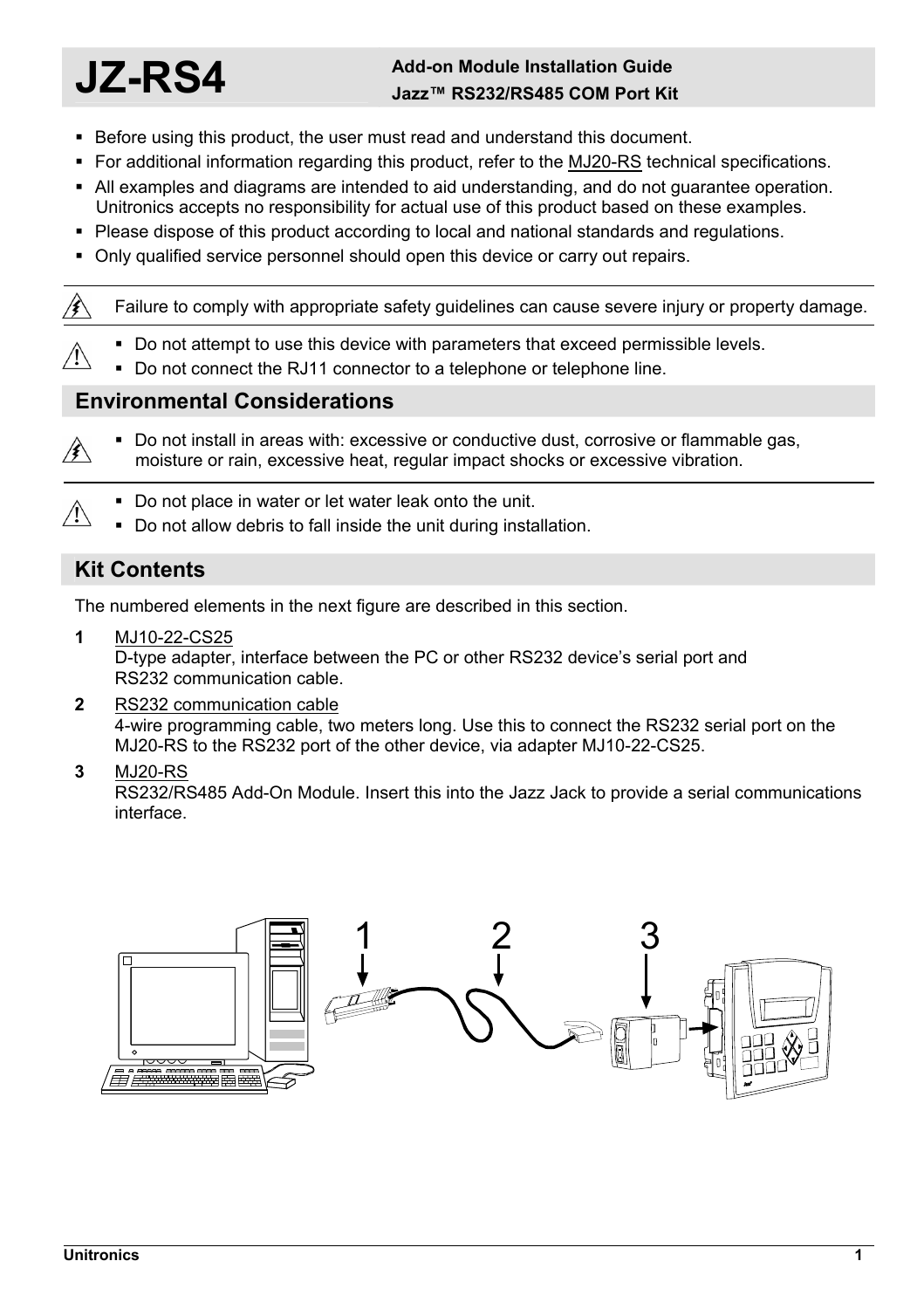# **About the MJ20-RS Add-on Module**

The MJ20-RS Add-on Module enables Jazz OPLC™ networking and serial communications, including program download. The module comprises:

- A single communication channel that serves one RS232 port and one RS485 port. The module cannot communicate via RS232 and RS485 simultaneously.
- Switches that enable you to set the device as an RS485 network termination point

Note that the ports are isolated from the Jazz OPLC.

# **Installation and Removal**

- 1. Remove the cover from the Jazz jack as shown in the first two figures below.
- 2. Position the port so that the port's pin receptacles are aligned with the pins in the Jazz jack as shown in the third figure below.
- 3. Gently slide the port into the jack.
- 4. To remove the port, slide it out, and then re-cover the Jazz jack.







# **RS232 Pinout**

The pinout below shows the signals between the D-type adapter and RS232 port connector.

| MJ10-22-CS25<br>D-type adapter |                    |                          | MJ20-RS<br>RS232 Port |                    | <b>RJ11</b><br>MJ20-PRG - cable interface |
|--------------------------------|--------------------|--------------------------|-----------------------|--------------------|-------------------------------------------|
| Pin#                           | <b>Description</b> |                          | Pin#                  | <b>Description</b> |                                           |
| 6                              | <b>DSR</b>         | $\overline{\phantom{0}}$ |                       | DTR signal*        | $\equiv$<br>Pin #1                        |
| 5                              | <b>GND</b>         |                          | 2                     | <b>GND</b>         |                                           |
| $\mathcal{P}$                  | <b>RXD</b>         | ←                        | 3                     | <b>TXD</b>         |                                           |
| 3                              | TXD.               | →                        | 4                     | <b>RXD</b>         |                                           |
| 5                              | <b>GND</b>         |                          | 5                     | <b>GND</b>         |                                           |
| 4                              | <b>DTR</b>         | $\rightarrow$            | 6                     | DSR signal*        |                                           |

**\*** Note that standard communication cables do not provide connection points for pins 1 & 6.

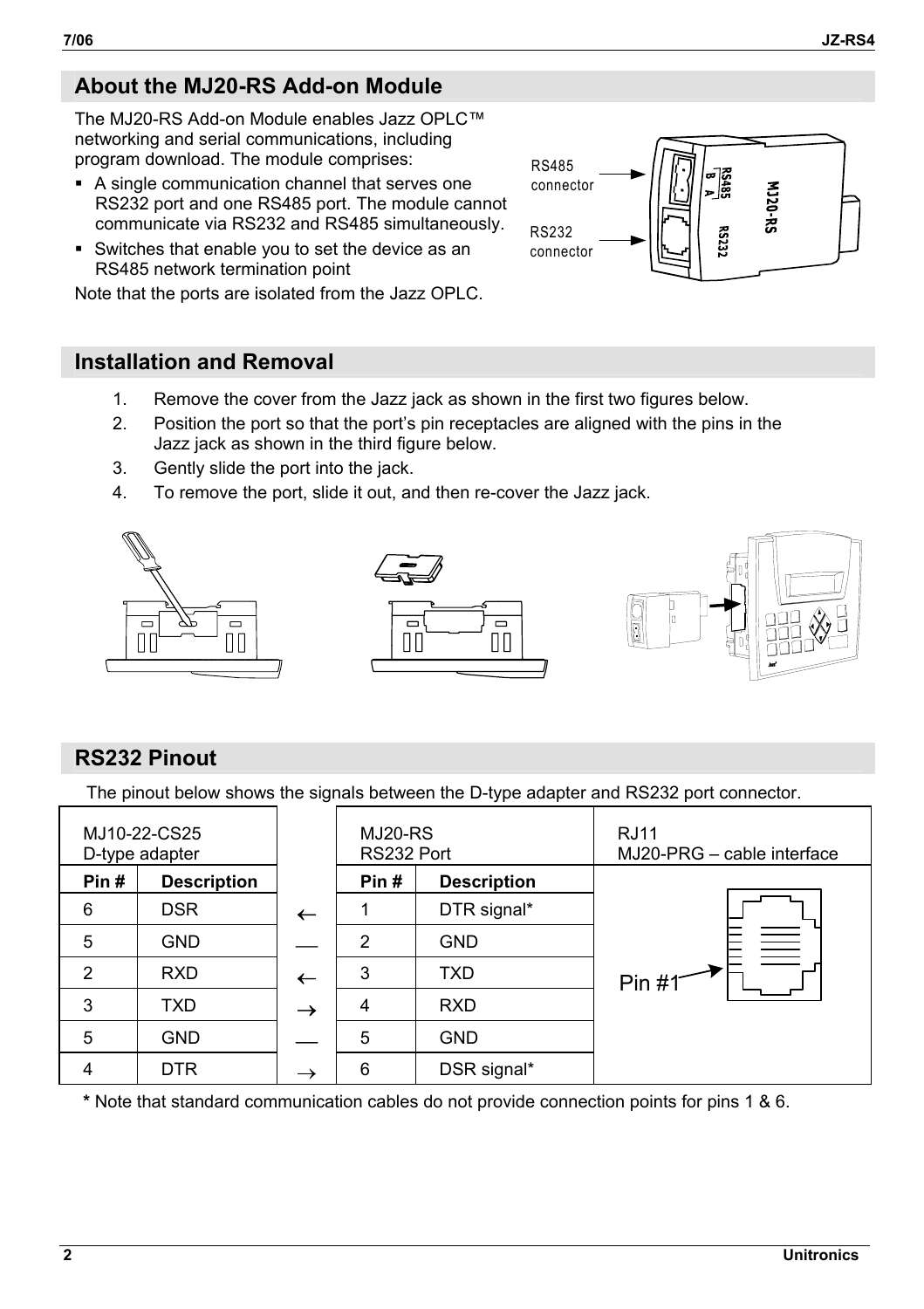# **RS485 Settings**



Note that you must move **both** switches in order to set the desired state.



#### Network Structure



- Do not cross positive (A) and negative (B) signals. Positive terminals must be wired to positive, and negative terminals to negative.
- Minimize the stub (drop) length leading from each device to the bus. The stub should not exceed 5 centimeters. Ideally, the main cable should be run in and out of the networked device.
- Use shielded twisted pair (STP) cables to network device, in compliance with EIA RS485.